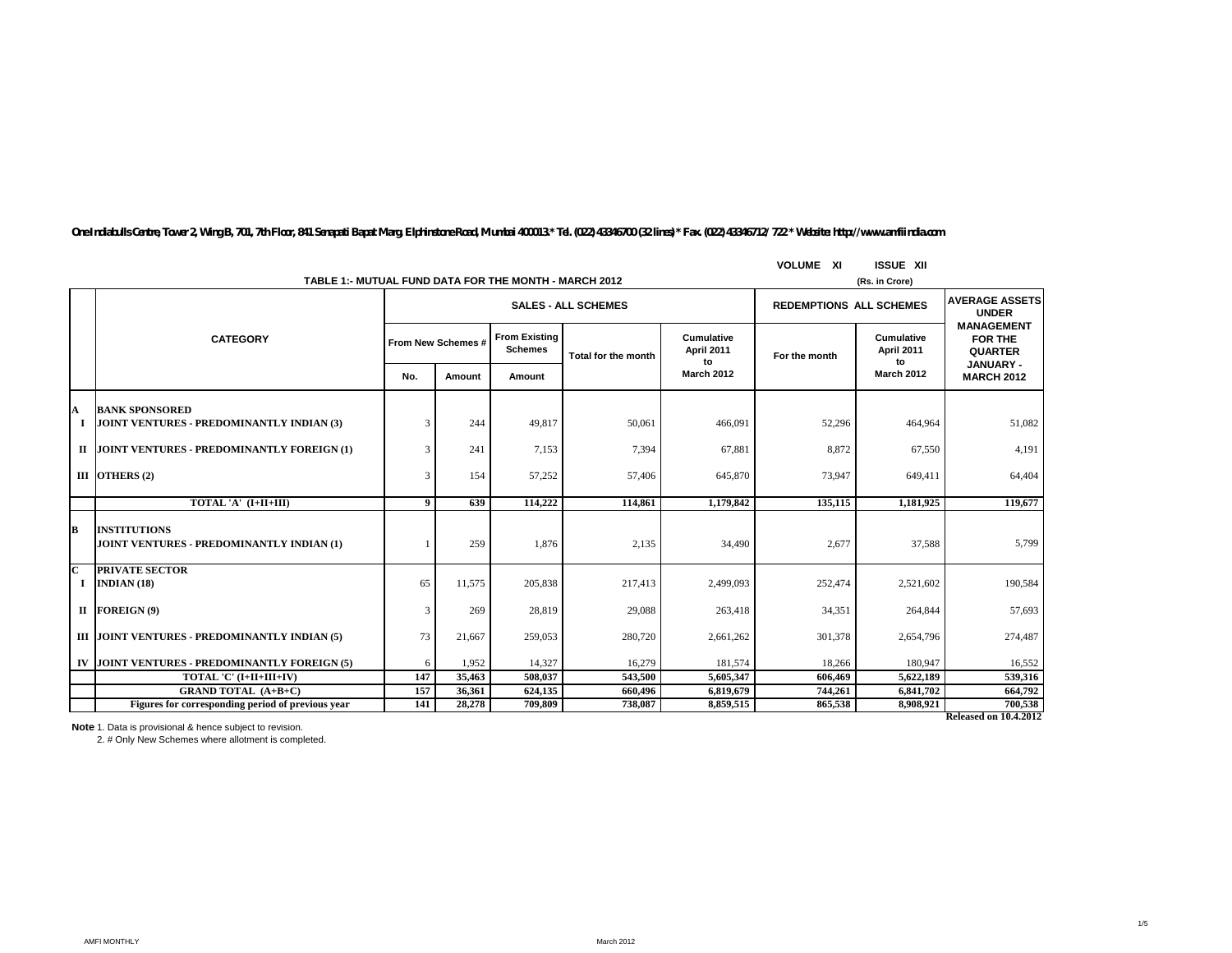| 2.1 *NEW SCHEMES LAUNCHED (ALLOTMENT COMPLETED) |                      |          |                      |        |               |                      |                      |              |  |
|-------------------------------------------------|----------------------|----------|----------------------|--------|---------------|----------------------|----------------------|--------------|--|
|                                                 |                      | Open End | <b>Close End</b>     |        |               | <b>Interval Fund</b> |                      | <b>TOTAL</b> |  |
|                                                 | <b>No.of Schemes</b> | Amount   | <b>No.of Schemes</b> | Amount | No.of Schemes | Amount               | <b>No.of Schemes</b> | Amount       |  |
| <b>INCOME</b>                                   |                      | 39       | 153                  | 36,254 |               |                      | 154                  | 36,293       |  |
| <b>IEQUITY</b>                                  |                      |          |                      |        |               |                      |                      |              |  |
| <b>BALANCED</b>                                 |                      |          |                      |        |               |                      |                      |              |  |
| <b>LIQUID/MONEY MARKET</b>                      |                      |          |                      |        |               |                      |                      |              |  |
| <b>GILT</b>                                     |                      |          |                      |        |               |                      |                      |              |  |
| <b>IELSS - EQUITY</b>                           |                      |          |                      | 26     |               |                      |                      | 26           |  |
| <b>GOLD ETF</b>                                 |                      | 42       |                      |        |               |                      |                      | 42           |  |
| <b>OTHER ETFS</b>                               |                      |          |                      |        |               |                      |                      |              |  |
| <b>IFUND OF FUNDS INVESTING</b>                 |                      |          |                      |        |               |                      |                      |              |  |
| <b>IOVERSEAS</b>                                |                      |          |                      |        |               |                      |                      |              |  |
| <b>TOTAL</b>                                    |                      | 81       | 154                  | 36,280 |               |                      | 157                  | 36,361       |  |

# **TABLE 2:- SALES DURING THE MONTH OF MARCH 2012 - TYPE AND CATEGORY WISE**

**\*NEW SCHEMES LAUNCHED :** 

| <b>OPEN END INCOME:</b>   | <b>Axis Income Fund</b>                                                                                                                                                                                                                                                                                                                                                                                                                                                                                                                                                                                                                                                                                                                                                                                                                                                                                                                                                                                                                                                                                                                                                                                                                                                                                                                                                                                                                                                                                                                                                                                                                                                                                                                                                                                                                                                                                                                                                                                                                                                                                                                               |
|---------------------------|-------------------------------------------------------------------------------------------------------------------------------------------------------------------------------------------------------------------------------------------------------------------------------------------------------------------------------------------------------------------------------------------------------------------------------------------------------------------------------------------------------------------------------------------------------------------------------------------------------------------------------------------------------------------------------------------------------------------------------------------------------------------------------------------------------------------------------------------------------------------------------------------------------------------------------------------------------------------------------------------------------------------------------------------------------------------------------------------------------------------------------------------------------------------------------------------------------------------------------------------------------------------------------------------------------------------------------------------------------------------------------------------------------------------------------------------------------------------------------------------------------------------------------------------------------------------------------------------------------------------------------------------------------------------------------------------------------------------------------------------------------------------------------------------------------------------------------------------------------------------------------------------------------------------------------------------------------------------------------------------------------------------------------------------------------------------------------------------------------------------------------------------------------|
| <b>OPEN END GOLD ETF:</b> | Canara Robeco Gold Exchange Traded Fund and Motilal Oswal MOSt Shares Gold ETF (MOSt Gold Shares).                                                                                                                                                                                                                                                                                                                                                                                                                                                                                                                                                                                                                                                                                                                                                                                                                                                                                                                                                                                                                                                                                                                                                                                                                                                                                                                                                                                                                                                                                                                                                                                                                                                                                                                                                                                                                                                                                                                                                                                                                                                    |
| <b>ICLOSE END INCOME:</b> | Axis FTP Series 18 (15 Months), Series 20 (3 Months), Series 21 (394 Days), Series 22 (374 Days) and Series 23 (3 Months); Baroda Pioneer 370 Days FMP Series<br>1, 367 Days FMP Series 3 and 90 Days FMP Series 6; Birla Sun Life Capital Protection Oriented Fund Series 9, Birla Sun Life FTP - Series EL, Series EO, Series<br>EQ, Series ER, Series ES, Series ET, Series EU, Series EV, Series EW, Series EX, Series EY, Series EZ, Series FA, Series FC, Short Term FMP - Series 29, Series<br>30 and Series 31; BNP Paribas FTF Series 23 A, Series 23 B and Series 23 C; Canara Robeco FMP Series 7 Plan A; DSP BlackRock Dual Advantage Fund Series 1<br>36M and Series 2 - 36M, DSP BlackRock FMP Series 36 - 12M, Series 37 - 13M, Series 38 - 12.5M, Series 39 - 12M, Series 40 - 3M, Series 41 - 12.5M, Series 42 - 3M,<br>Series 43 - 12M and FTP Series 7 - 24M; DWS FMP Series 4, Series 6, Series 7, Series 8, Series 9, Series 10, Series 11 and Series 12, Hybrid FTF Series 5;<br>Edelweiss FMP Series 5 (91 Days); HDFC FMP 92 D February 2012 (3) Series XIX, March 2012 (1) Series XIX, March 2012 (2) Series XXI<br>and March 2012 (3) Series XXI, 366 D March 2012 (1) Series XXI, 370 D February 2012 (3) Series XXI and March 2012 (1) Series XXI, 390 D March 2012 (1) Series<br>XXI, 391 D March 2012 (1) Series XXI, 392 D March 2012 (1) Series XXI and March 2012 (2) Series XXI, 399 D March 2012 (1) Series XXI, 400 D February 2012 (1)<br>-  Series XXI and March 2012 (1) Series XXI, 772 D March 2012 (1) Series XX; HSBC Fixed Term Series 86; ICICI Prudential Capital Protection Oriented Fund II<br>Series VII and Series VIII, ICICI Prudential FMP Series 62 - 1 Year Plan G and Plan H, 396 Days Plan F, 786 Days Plan E, Series 63 - 1 Year Plan B, Plan C and Plan<br>E, 3 Years Plan G, 370 Days Plan D, 376 Days Plan J, 378 Days Plan I, 384 Days Plan A, 750 Days Plan F; IDBI FMP Series II - 370 Days (March 2012) - D, 380 Days<br>(March 2012) - E and (March 2012) - G; IDFC FMP QS 70, QS 71, QS 72, QS 73 and QS 74, TMS 7, TMS 8 and TMS 11, YS 62, YS 63, YS 64, YS 65, YS 66 and YS 67; |
|                           | IIIFL FMP Series 2 and Series 3; Indiabulls FMP 377 Days March 2012 (2) and 387 Days March 2012 (1); JM FMF Series XXII Plan A; JP Morgan India FMP<br>Series 6, Series 7, Series 8 and Series 9; Kotak FMP Series 76, Series 77, Series 78, Series 79, Series 80, Series 81, Series 82, Series 83 and Series 84; L & T FMP<br>V (February 368 D A), (March 367 D A) and (March 395 D A), VI (March 371 D A); LIC NOMURA MF FMP Series 52; Principal Pnb FMP Series A4; Reliance Dual<br>Advantage Fixed Tenure Fund - II - Plan A, Reliance Fixed Horizon Fund - XXI - Series 9, Series 10, Series 11, Series 12, Series 18 and Series 30, XXII - Series 1;<br>Religare FMP Series XII - Plan F (14 Months), Series XIII - Plan A (370 Days), Plan B (14 Months), Plan C (13 Months), Plan D (386 Days), Plan E (13 Months) and<br>Plan F (385 Days), Series XIV - Plan A (373 Days) and Plan B (378 Days); Sundaram FTP - CM, CO and CP; Tata FMP Series 39 Scheme F, Scheme G, Scheme H,<br>Scheme I and Scheme J, Series 40 Scheme A; Taurus FMP 91 Days Series Q and Series R, 369 Days Series P and 397 Days Series O.                                                                                                                                                                                                                                                                                                                                                                                                                                                                                                                                                                                                                                                                                                                                                                                                                                                                                                                                                                                                                          |
| <b>ICLOSE END ELSS:</b>   | SBI Tax Advantage Fund - Series II                                                                                                                                                                                                                                                                                                                                                                                                                                                                                                                                                                                                                                                                                                                                                                                                                                                                                                                                                                                                                                                                                                                                                                                                                                                                                                                                                                                                                                                                                                                                                                                                                                                                                                                                                                                                                                                                                                                                                                                                                                                                                                                    |

(Rs. in Crore)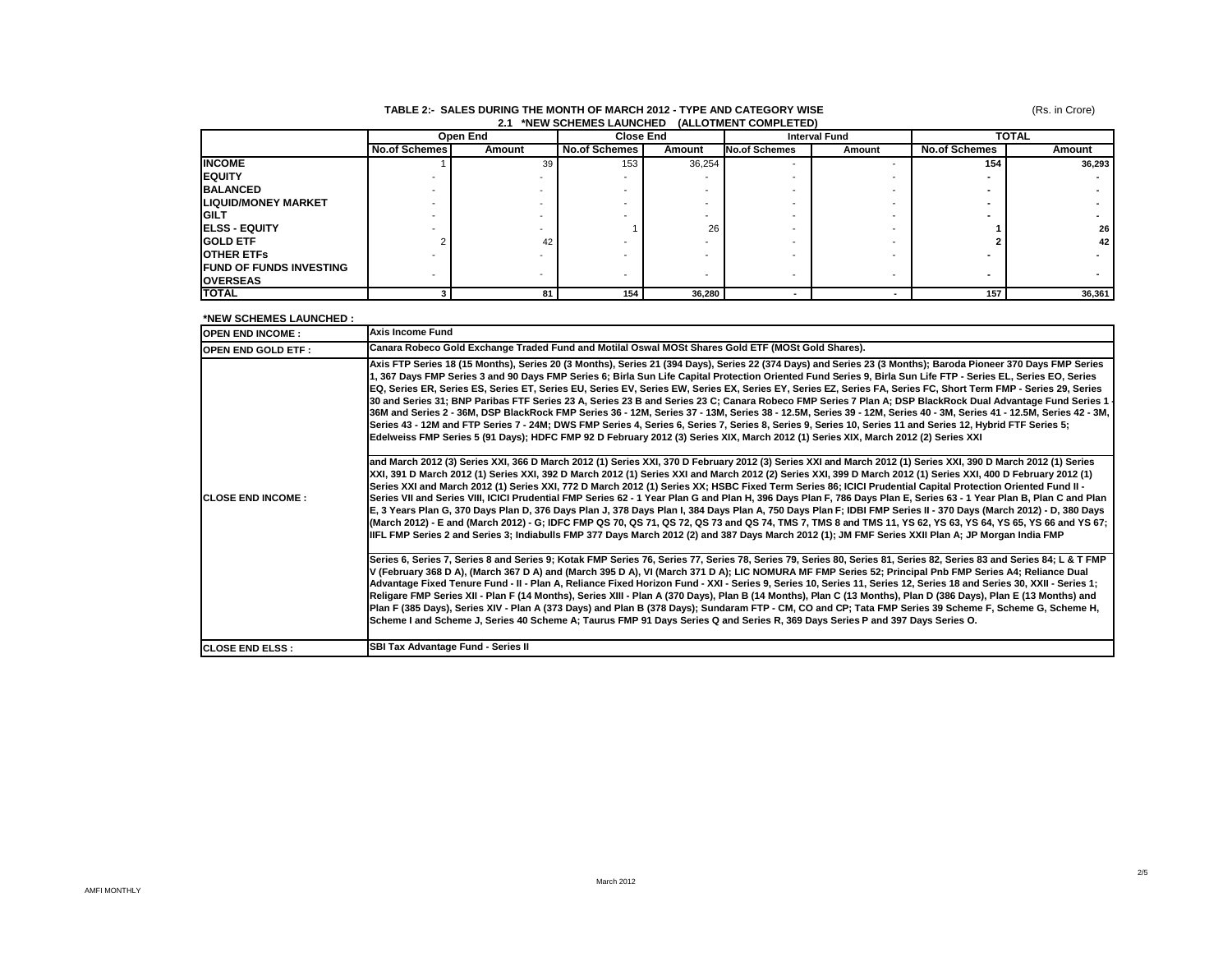### **2.2 EXISTING SCHEMES**

|                                | Open End             |               |                      | <b>Close End</b>         | <b>Interval Fund</b>     |        | <b>TOTAL</b>         |         |
|--------------------------------|----------------------|---------------|----------------------|--------------------------|--------------------------|--------|----------------------|---------|
|                                | <b>No.of Schemes</b> | <b>Amount</b> | <b>No.of Schemes</b> | Amount                   | No.of Schemes            | Amount | <b>No.of Schemes</b> | Amount  |
| <b>INCOME</b>                  | 228                  | 53,208        | 359                  | 5.159                    | 34                       | 2,064  | 621                  | 60,431  |
| <b>IEQUITY</b>                 | 299                  | 4,337         |                      | $\overline{\phantom{a}}$ |                          |        | 303                  | 4,337   |
| <b>BALANCED</b>                | 29                   | 590           |                      |                          |                          |        | 30                   | 590     |
| <b>LIQUID/MONEY MARKET</b>     | 55                   | 556,976       |                      |                          |                          |        | 55                   | 556,976 |
| <b>IGILT</b>                   | 42                   | 715           |                      |                          |                          |        | 42                   | 715     |
| <b>IELSS - EQUITY</b>          | 36                   | 588           | 12                   |                          |                          |        | 48                   | 588     |
| <b>IGOLD ETF</b>               | 12                   | 250           |                      |                          |                          |        | 12                   | 250     |
| <b>OTHER ETFS</b>              | 21                   | 147           |                      |                          |                          |        | 21                   | 147     |
| <b>FUND OF FUNDS INVESTING</b> | 20                   | 101           |                      |                          |                          |        |                      |         |
| <b>OVERSEAS</b>                |                      |               |                      | $\overline{\phantom{0}}$ | $\overline{\phantom{a}}$ |        | 20                   | 101     |
| <b>TOTAL</b>                   | 742                  | 616,912       | 376                  | 5,159                    | 34                       | 2,064  | 1152                 | 624,135 |

Notes:The change in number of existing schemes is because of the maturity and reclassification of some of the existing schemes.

^ Amount mobilised by new plans launched under existing scheme.

|                                                    |                      | Open End | <b>Close End</b>     |        | <b>Interval Fund</b> |        | <b>TOTAL</b>         |         |
|----------------------------------------------------|----------------------|----------|----------------------|--------|----------------------|--------|----------------------|---------|
|                                                    | <b>No.of Schemes</b> | Amount   | <b>No.of Schemes</b> | Amount | No.of Schemes        | Amount | <b>No.of Schemes</b> | Amount  |
| <b>INCOME</b>                                      | 229                  | 53,247   | 512                  | 41,413 | 34                   | 2,064  | 775                  | 96,724  |
| <b>IEQUITY</b>                                     | 299                  | 4,337    |                      |        |                      |        | 303                  | 4,337   |
| <b>BALANCED</b>                                    | 29                   | 590      |                      |        |                      |        | 30                   | 590     |
| <b>LIQUID/MONEY MARKET</b>                         | 55                   | 556,976  |                      |        |                      |        | 55                   | 556,976 |
| <b>IGILT</b>                                       | 42                   | 715      |                      |        |                      |        | 42                   | 715     |
| <b>IELSS - EQUITY</b>                              | 36                   | 588      | 13                   | 26     |                      | -      | 49                   | 614     |
| <b>GOLD ETF</b>                                    | 14                   | 292      |                      |        |                      |        | 14                   | 292     |
| <b>OTHER ETFS</b>                                  | 21                   | 147      |                      |        |                      |        | 21                   | 147     |
| <b>IFUND OF FUNDS INVESTING</b><br><b>OVERSEAS</b> | 20                   | 101      |                      |        |                      |        | 20                   | 101     |
| <b>TOTAL</b>                                       | 745                  | 616,993  | 530                  | 41,439 | 34                   | 2,064  | 1,309                | 660,496 |

#### **2.3 TOTAL OF ALL SCHEMES**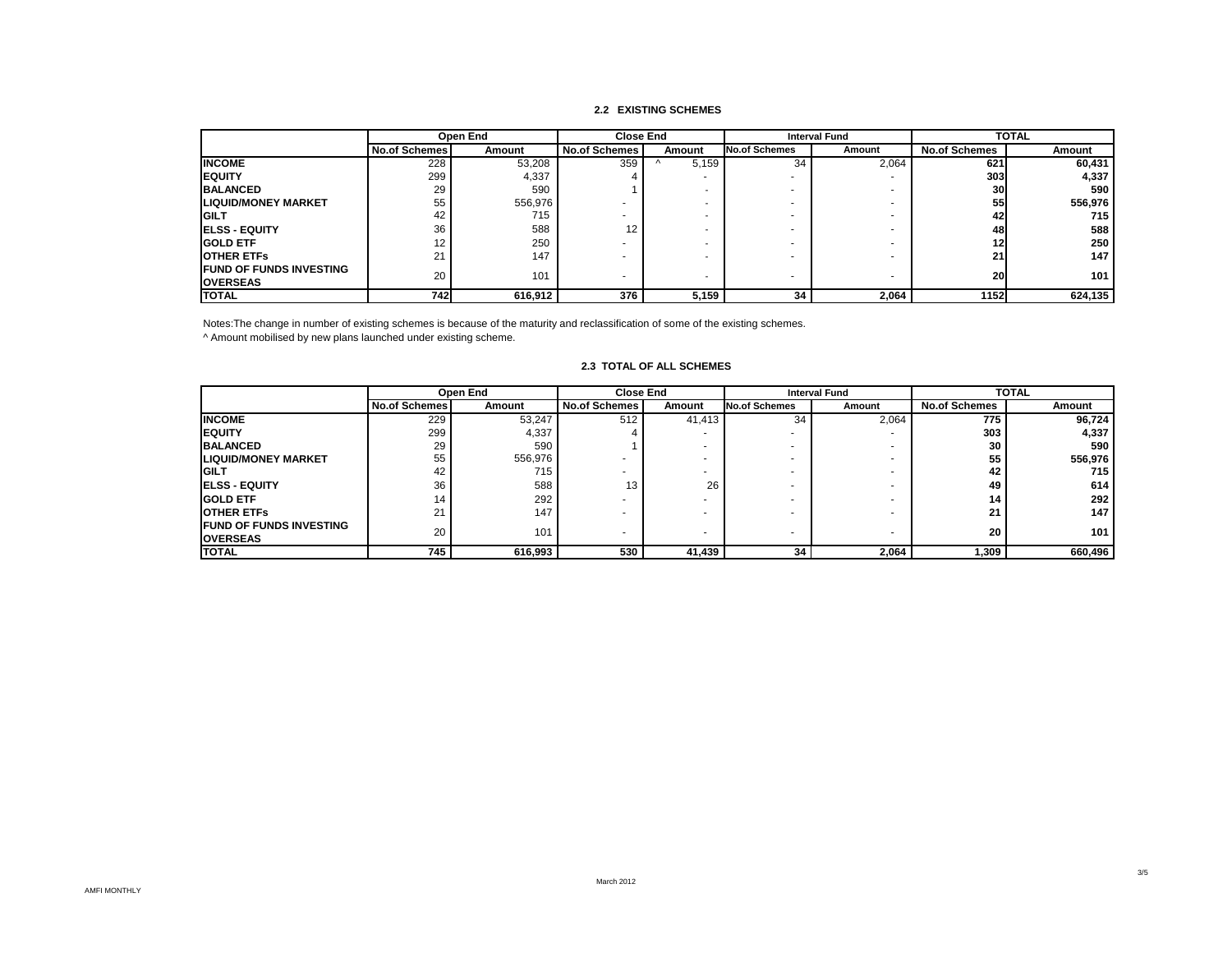#### **Table 3:-**

### **REDEMPTIONS / REPURCHASES DURING THE MONTH OF MARCH 2012**

|                                                   |          |                          | <b>CATEGORY &amp; TYPE WISE</b> |              | (Rs. in Crore)                          |                                                               |                                                                |
|---------------------------------------------------|----------|--------------------------|---------------------------------|--------------|-----------------------------------------|---------------------------------------------------------------|----------------------------------------------------------------|
|                                                   | Open End | <b>Close End</b>         | <b>Interval Fund</b>            | <b>TOTAL</b> | Net Inflow / (Outflow)<br>For the Month | Net Inflow / (Outflow)<br>For the Year<br><b>Current Year</b> | Net Inflow / (Outflow)<br>For the Year<br><b>Previous Year</b> |
| <b>INCOME</b>                                     | 75,180   | 28,195                   | 1,003                           | 104,378      | (7,654)                                 | (18, 528)                                                     | (36, 706)                                                      |
| <b>IEQUITY</b>                                    | 4,533    |                          |                                 | 4,533        | (196)                                   | 264                                                           | (13, 405)                                                      |
| <b>BALANCED</b>                                   | 485      |                          | ۰                               | 485          | 105                                     | 382                                                           | 1,344                                                          |
| LIQUID/MONEY MARKET                               | 633,513  | $\overline{\phantom{a}}$ | ۰                               | 633,513      | (76, 537)                               | (7, 104)                                                      | (3,520)                                                        |
| GILT                                              | 662      |                          | ۰                               | 662          | 53                                      | (20)                                                          | (116)                                                          |
| <b>ELSS - EQUITY</b>                              | 316      | 31                       | $\overline{\phantom{0}}$        | 347          | 267                                     | (142)                                                         | 266                                                            |
| <b>GOLD ETFS</b>                                  | 61       |                          |                                 | 61           | 231                                     | 3,646                                                         | 2,250                                                          |
| <b>OTHER ETFS</b>                                 | 178      |                          |                                 | 178          | (31)                                    | (623)                                                         | 1,388                                                          |
| <b>FUND OF FUNDS</b><br><b>INVESTING OVERSEAS</b> | 104      |                          |                                 | 104          | (3)                                     | 102                                                           | (907)                                                          |
| <b>TOTAL</b>                                      | 715,032  | 28,226                   | 1,003                           | 744,261      | (83, 765)                               | (22, 023)                                                     | (49, 406)                                                      |

#### **Table 4:-**

#### **ASSETS UNDER MANAGEMENT AS ON MARCH 31, 2012 CATEGORY & TYPE WISE** *(Rs. in Crore)*

|                                                   | Open End | <b>Close End</b> | <b>Interval Fund</b> | <b>TOTAL</b> | % to Total           |
|---------------------------------------------------|----------|------------------|----------------------|--------------|----------------------|
| <b>INCOME</b>                                     | 147,772  | 135,099          | 7,973                | 290,844      | 50                   |
| <b>EQUITY</b>                                     | 158,403  | 29               | -                    | 158,432      | 27                   |
| <b>BALANCED</b>                                   | 16,250   | 11               | -                    | 16,261       |                      |
| LIQUID/MONEY MARKET                               | 80,354   | ۰                | -                    | 80,354       | 14                   |
| <b>GILT</b>                                       | 3,659    |                  | -                    | 3,659        | $^{\textregistered}$ |
| <b>ELSS - EQUITY</b>                              | 21,149   | 2.495            | -                    | 23,644       |                      |
| <b>GOLD ETF</b>                                   | 9,886    |                  | -                    | 9,886        |                      |
| <b>OTHER ETFS</b>                                 | 1,607    |                  | -                    | 1,607        | $^{\textregistered}$ |
| <b>FUND OF FUNDS</b><br><b>INVESTING OVERSEAS</b> | 2.530    | -                | -                    | 2.530        | $^{\textregistered}$ |
| <b>TOTAL</b>                                      | 441,610  | 137,634          | 7,973                | 587,217      | 100                  |

**@ Less than 1 %.**

#### **Table 5:- DATA ON FUND OF FUNDS (DOMESTIC) - MARCH 2012** *(Rs. In Crore)*

|                      | No. of Schemes | <b>Sales</b> | Redemption | Assets under<br>Management<br>as on<br>March 31, 2012 | Average Assets under<br><b>Management for the</b><br><b>Month</b> |
|----------------------|----------------|--------------|------------|-------------------------------------------------------|-------------------------------------------------------------------|
| <b>Fund of Funds</b> | $***$<br>37    | 353          | 367        | 6.169                                                 | 6,156                                                             |

**Note :**

#### **\*\* Includes NFO - Birla Sun Life Gold Fund**

Fund of Funds is a scheme wherein the assets are invested in the existing schemes of mutual funds and hence, the figures indicated herein are included in tables 1 to 4. Data on fund of funds is given for information only.